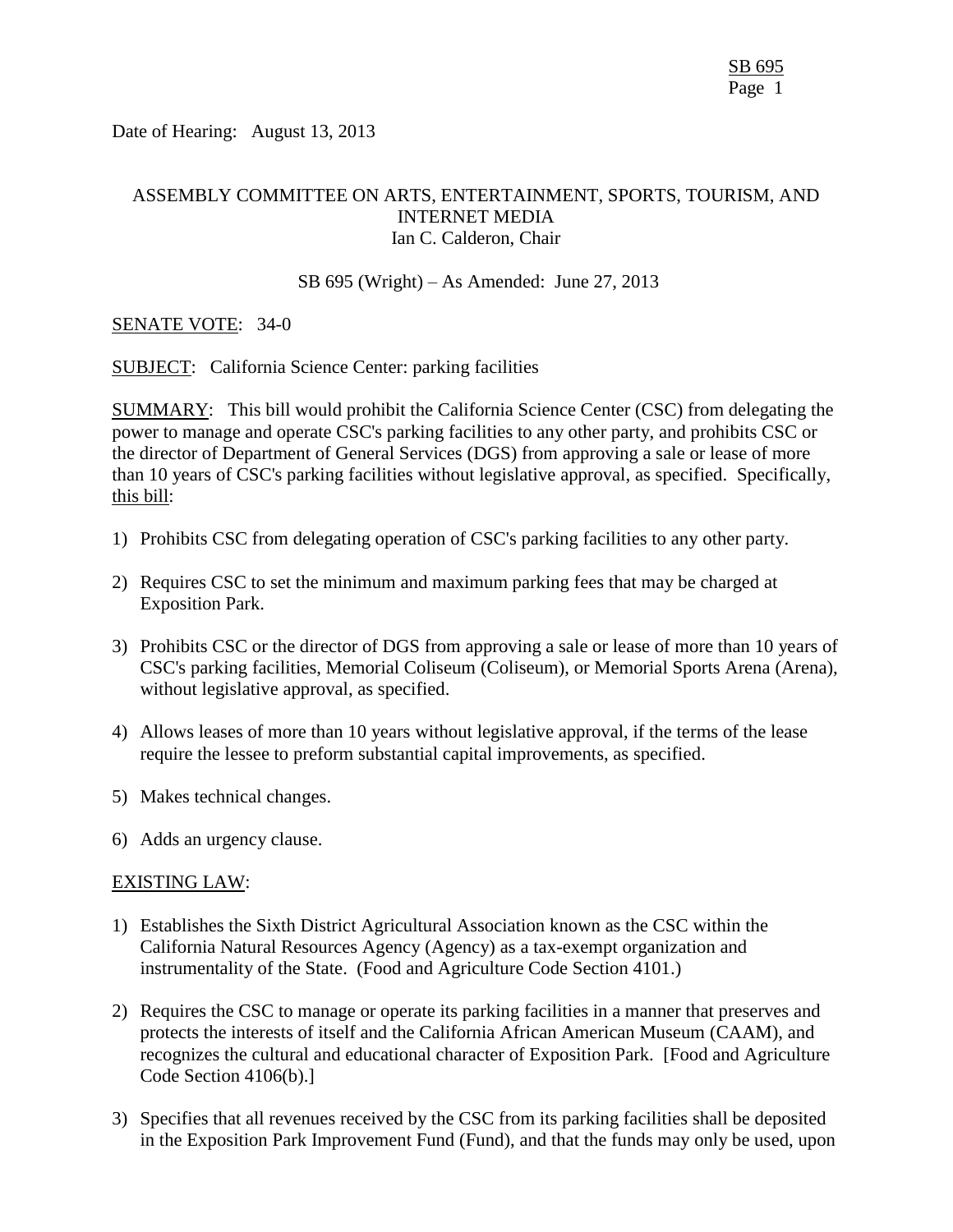appropriation by the Legislature, for improvements to Exposition Park. [Food and Agriculture Code Section 4106(c).]

FISCAL EFFECT: Unknown.

## COMMENTS:

### 1) Author's Stated Need for Legislation - Protect State Resources:

According to the author, CSC has no statutory authority to delegate control of state parking lots to the University of Southern California (USC). The author's office states that Legislative Counsel has opined that the prohibitions against delegation of power to USC to operate CSC parking lots are declaratory of existing law, because state agencies are required to exercise power in accordance with the manner set by statute. If that statute requires the exercise of discretion, as is the case regarding CSC management of parking lots and revenues, the power is in the nature of a public trust and may not be delegated by the Agency without statutory authorization.

In addition, there are leadership and governance issues with the current CSC. Recently, the Los Angeles Memorial Coliseum Commission (Commission) became embroiled in scandal. Several financial irregularities were alleged and publicized and criminal charges were filed against eight individuals, five of whom were former managers and employees. Another matter of concern is that the Commission has not paid its rent that was due at the end of 2012, according to the author.

The author's office also notes that while, "CSC's governing board voted 7-0 to approve basic terms for a lease agreement that extends to USC most benefits of owning the Coliseum, including preferential provisions relating to USC's use of the parking lot revenues on specified dates throughout the year. Nevertheless, I continue to believe that this bill is necessary to protect the parking revenues generated by all venues at Exposition Park."

### 2) Background:

The CSC, the City of Los Angeles, and the County of Los Angeles have formed a Joint Powers Authority, the Commission. The CSC has leased the Coliseum and Arena to the Commission. USC operates the Coliseum and Arena pursuant to a sublease from the Commission that was entered in 2008. USC uses the Coliseum and has access to some parking for various events (primarily football games) in exchange for various payments pursuant to the sublease. According to the USC lease, for every sports event it pays to the Commission rent in the form of eight percent of ticket sales, eight percent of broadcasting revenues, and a specified portion of the costs of conducting each event. USC has the option to extend the lease in five year increments to 2054.

- a) California Science Center & Exposition Park and Governance Structure:
	- i) The Coliseum and the Arena are under the authority of the Commission, which was formed as a Joint Powers Authority between the City and County of Los Angeles and the state in 1945.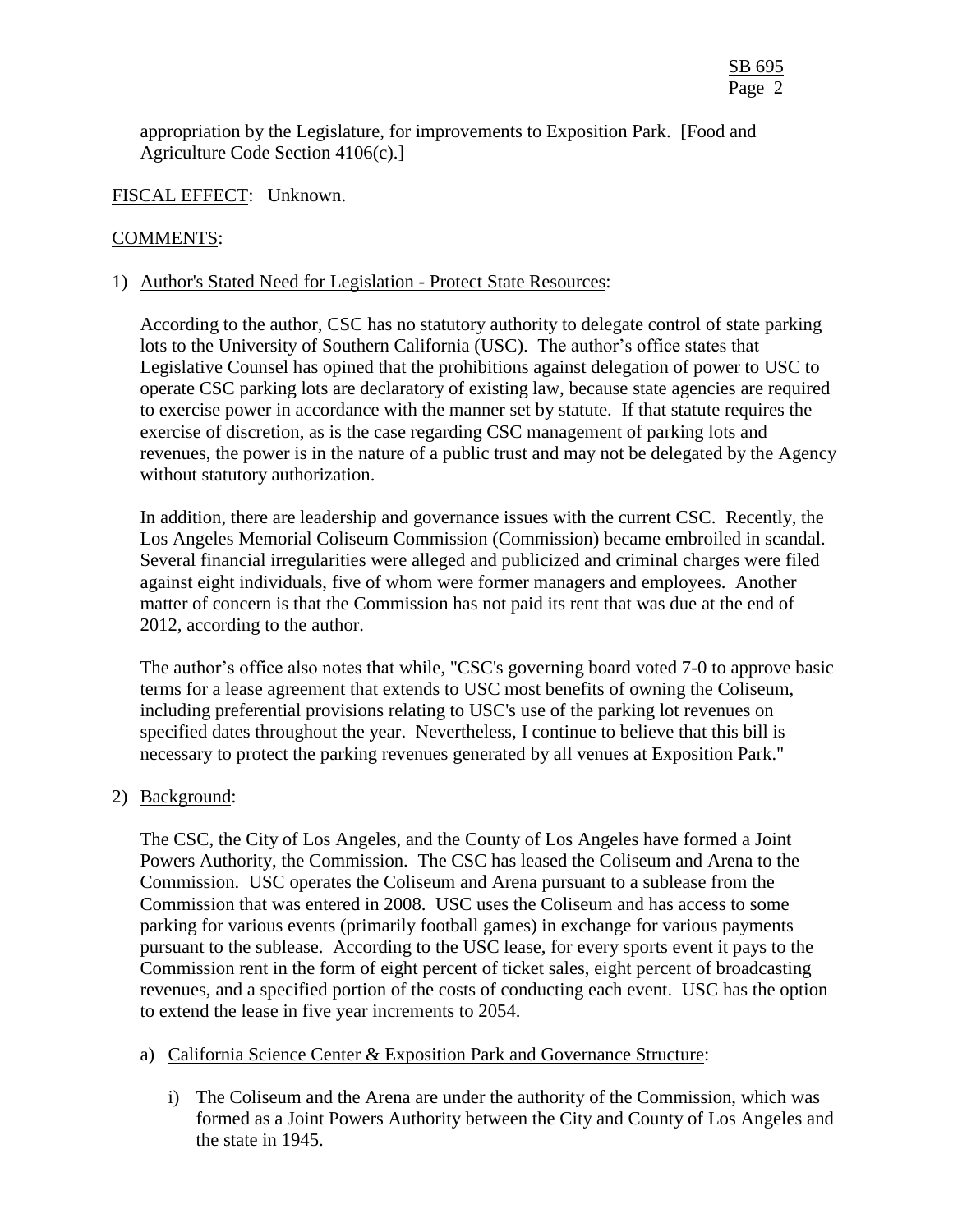The Commission consists of:

- (1) Three members nominated by the Chairman of the Board of Supervisors;
- (2) One member appointed by the Los Angeles City Council President;
- (3) Two members appointed by the City of Los Angeles, Board of Recreation and Parks Commission;
- (4) Three members elected by the CSC Board of Directors; and,
- (5) Two ex-officio members, one appointed by the Senate Committee on Rules and one appointed by the Speaker of the Assembly.
- ii) Exposition Park is a public educational, cultural and recreational center that contains several museums, parks and sports facilities with differing forms of governance, as follows:
	- (1) The Coliseum and Arena, which hosted the 1936 and 1984 Olympic Games, is governed by the Commission, a Joint Powers Authority consisting of three city members, three county members, and three members of the Science Center/District Agricultural Association Board. The Commission leases the Coliseum from the state and is responsible for management and operation of the facility. Currently, USC holds its football games in the Coliseum and basketball games in the Arena.
	- (2) The CSC is governed by its own Board of Directors, who is appointed by the Governor. CSC's historical role is that of the Sixth Agricultural Association, although oversight is now provided by the Agency. CSC is a state museum that offers science-related education and recreational activities. CSC has the responsibility to look after state-owned-or-held land leases in Exposition Park.
	- (3) CAAM is also under the jurisdiction of the Agency. CAAM has seven board members: four gubernatorial appointees (two of which must live in the agricultural district), and one each, by the Senate, the Assembly and the CSC appointee.
	- (4) The Los Angeles County Museum of Natural History, which is governed by the Los Angeles County Board of Supervisors.
	- (5) The Recreation, Swim Stadium and Rose Garden complexes, operated by the Los Angeles City Department of Recreation and Parks.
	- (6) The Science Museum School, which is operated by the Los Angeles Unified School District.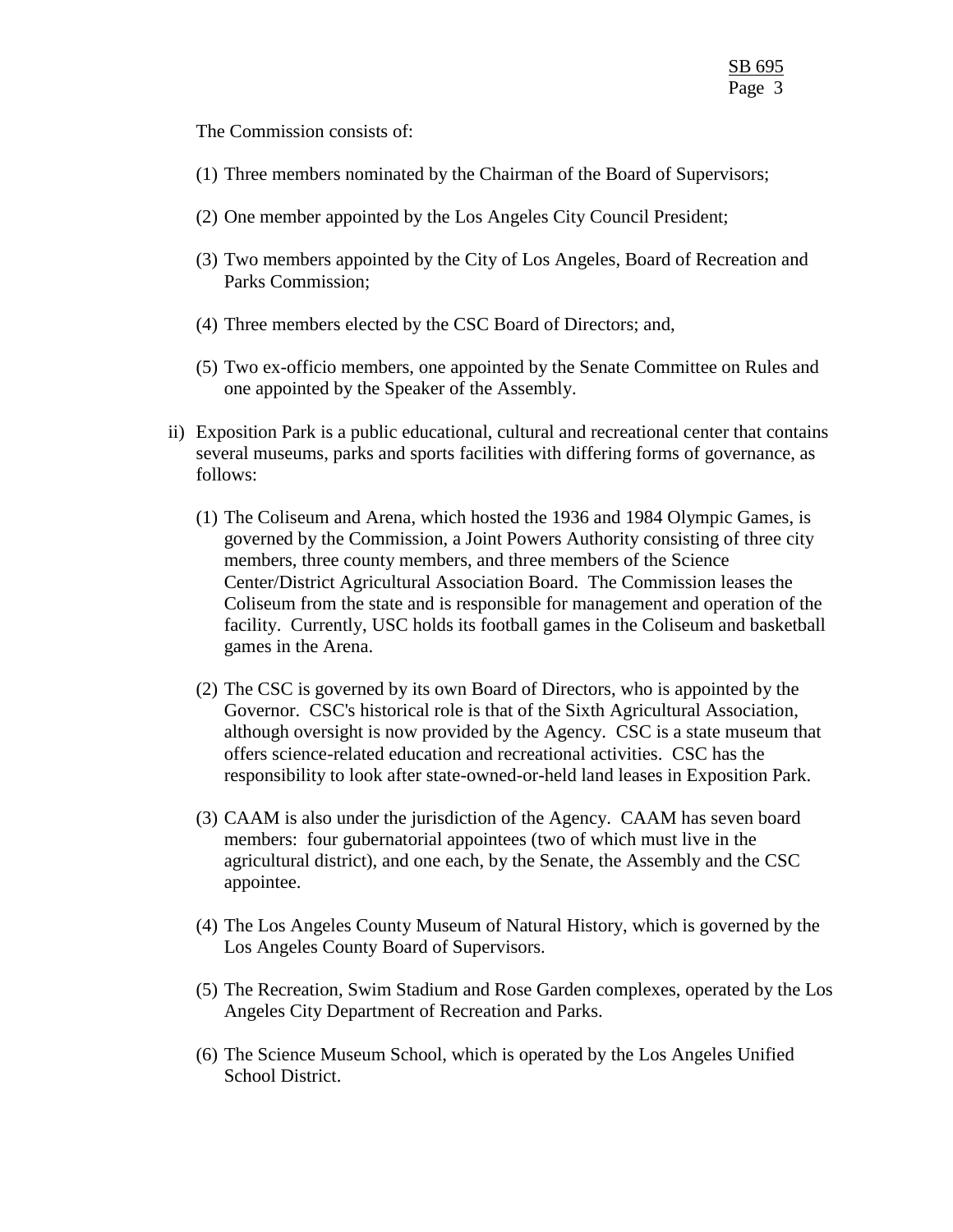## b) Memorial Coliseum - Historic Landmark and Popular Venue:

The Coliseum was commissioned in 1921 as a memorial to veterans of World War I (rededicated to veterans of all wars in 1968). The official ground-breaking ceremony took place on December 21, 1921, with work being completed less than two years later, on May 1, 1923. In 1930, it was expanded to over 100,000 seats for the 1932 Olympic Games. The Coliseum also hosted the 1984 Olympic Games. In 1984, the State and U.S. government declared the Coliseum a "historical landmark."

Since 1923, the Coliseum has served as the home field of the USC football team. The University of California Los Angeles (UCLA) also played its home football games in the Coliseum from 1933-81. Over the years, the Coliseum has hosted numerous events, including concerts, political rallies, religious gatherings, high school football games, international soccer games, etc. The complex (Coliseum and Arena) has also provided a home for various professional football, basketball, hockey, and baseball teams [e.g., Rams and Raiders (NFL), Los Angeles Chargers (AFL), Dodgers (NL), Kings (NHL), Lakers (NBA)]. More recently (March  $29<sup>th</sup>$ , 2008), professional baseball returned to the Coliseum, with the Dodgers' 50th anniversary celebration (1958-61) of their move from Brooklyn. Over 115,000 fans (a record crowd for baseball) witnessed the exhibition game between the Boston Red Sox and the L.A. Dodgers.

## 3) Parking and Tenant Conflict Issues at CSC are a Longstanding Source of Angst:

Concerns and friction over parking matters at the CSC have been roiling for years. As far back as 1998, when the Joint Legislative Audit Committee requested the Bureau of State Audits investigate management of CAC, parking was seen as a major issue. An April of 1999 report found that the center had failed to operate in a fiscally responsible manner and that the state inadequately protected its interests in Exposition Park. CSC disputed some allegations, but promised corrective action.

The state also contracted with UCLA to conduct a study of the governance and management of Exposition Park. The study found, in part, that "automobile parking was found to be the most serious problem and source of tension between Park tenants…." [Senate Floor Analysis of AB 260 (Wright), of the 1999-2000 Legislative Session.]

# 4) Operation and Improvement Lease Agreements with USC:

In 2008, the Commission and USC entered into a lease that authorized USC to use the Coliseum during football season. Under the lease, the Commission is the landlord, and in that capacity, the Commission agreed to make needed repairs and specific capital improvements.

In response to concerns that the Commission could not complete necessary repairs and capital improvements to the Coliseum, CSC and USC entered into a "Non-Disturbance Agreement" in 2012, in which CSC agreed that, if the Commission's interest is "terminated by CSC or by operation of law prior to the termination of the lease," CSC would assume the rights and responsibilities of the Commission under its lease with USC, including the responsibility to perform the capital improvements.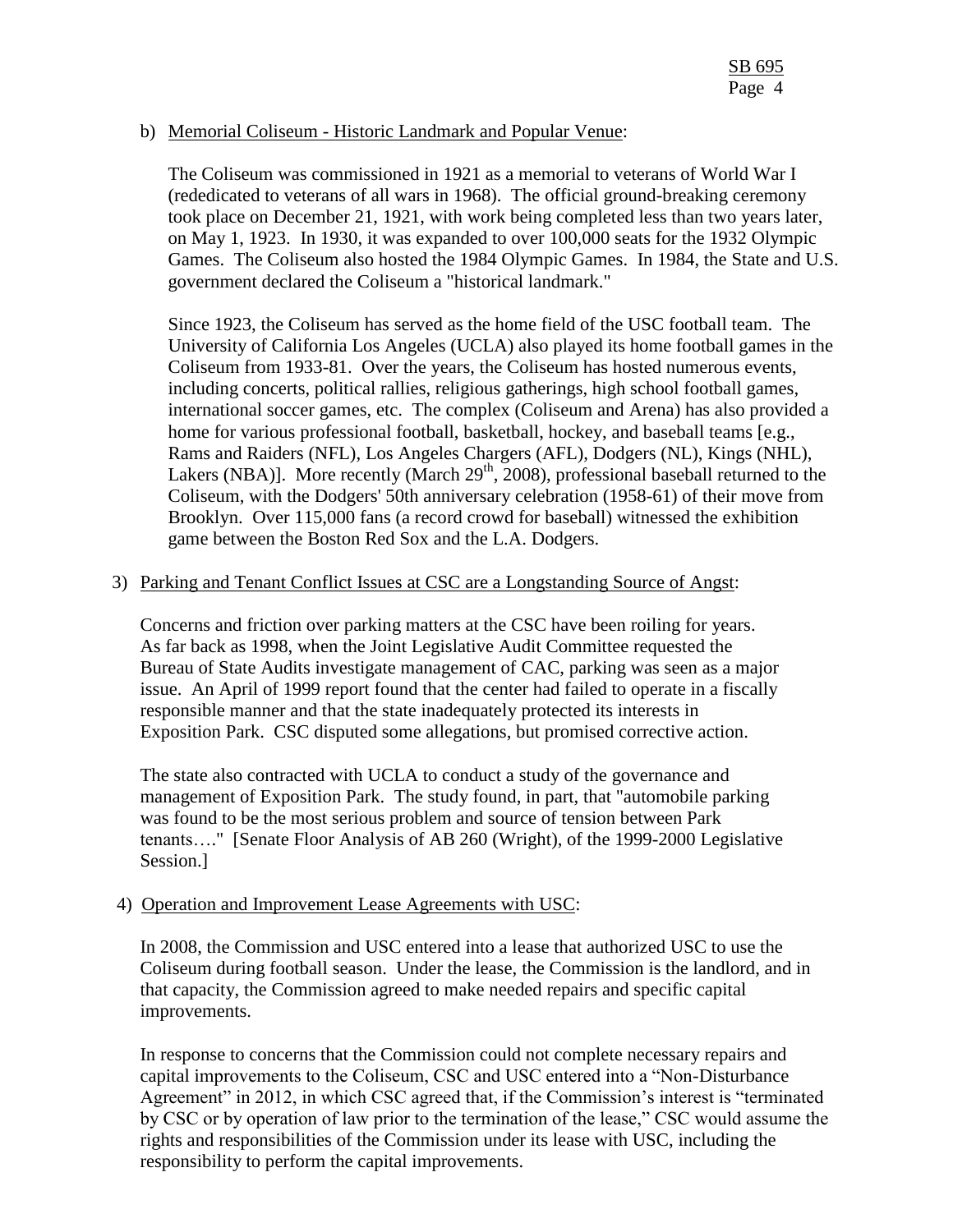In December 2012, CSC and USC negotiated a tentative, revised Non-Disturbance Agreement. A significant difference is that USC, not CSC, would assume the obligation to perform capital improvements to the Coliseum. The tentative agreement also contemplates an agreement under which USC would manage specified CSC parking lots. Under this tentative agreement, USC would have rights to a portion of the revenue earned from the parking lots, which are located on state property.

According to the author's office, CSC has no statutory authority to delegate control of state parking lots to USC. The author's office states that Legislative Counsel has opined that the prohibitions against delegation of power to USC to operate CSC parking lots are declaratory of existing law, because state agencies are required to exercise power in accordance with the manner set by statute. If that statute requires the exercise of discretion, as is the case regarding CSC management of parking lots and revenues, the power is in the nature of a public trust and may not be delegated by the agency without statutory authorization.

The author's office also notes that existing law expressly requires CSC to deposit all revenues received from parking facilities into the Fund, and that these monies may only be used, upon appropriation by the Legislature, for improvements to Exposition Park. The author's office states that this clearly demonstrates CSC is required by law to exercise discretion on how to accomplish the statutory mandates. Thus, this public trust obligation cannot be delegated to USC.

As part of the proposed lease agreement from May 2013, USC will invest a minimum of \$70 million in the Coliseum to complete repairs and improvements. In return, USC will receive the right to purchase special event parking in Exposition Park on days when events are being held in the Coliseum or Arena. USC acknowledges the concerns raised by CSC and others regarding the lease and has stated that the current process negotiations between the parties should be allowed to continue to work out these concerns. For instance, USC has agreed to set aside 600 parking slots in the CSC parking structure, and an additional 325 spaces in Lot 3 on game days to ensure adequate parking is available for the use of visitors to Exposition Park.

On June 25, 2013, the governing board of CSC voted 7-0 to adopt the basic terms for the lease agreement that extends to USC most of the benefits of owning the Coliseum. The lease goes into effective after the state DGS and the Agency approves a final lease and the CSC board ratifies it. The package could require the state to reimburse two public museums, CSC and the CAAM, for money they might lose because the lease will permit limited use of the parking lots at a lower price for nine to 10 days a year. Governor Brown's administration sent a letter to the museums promising to restore lost parking funds during the coming two years.

### 5) Ongoing Opposition from USC - Allow the Fairly Negotiated Lease to be Implemented:

USC writes the Committee to urge that the current lease be allowed to be implemented, and any concerns regarding the lease terms be addressed through the contract process rather than by statutory mandate. Specifically, while expressing their continued commitment to work with their neighbors, the Legislature and CSC, they remain concerned that this measure provides a bad precedent for future lease agreements, stating, "We continue to believe the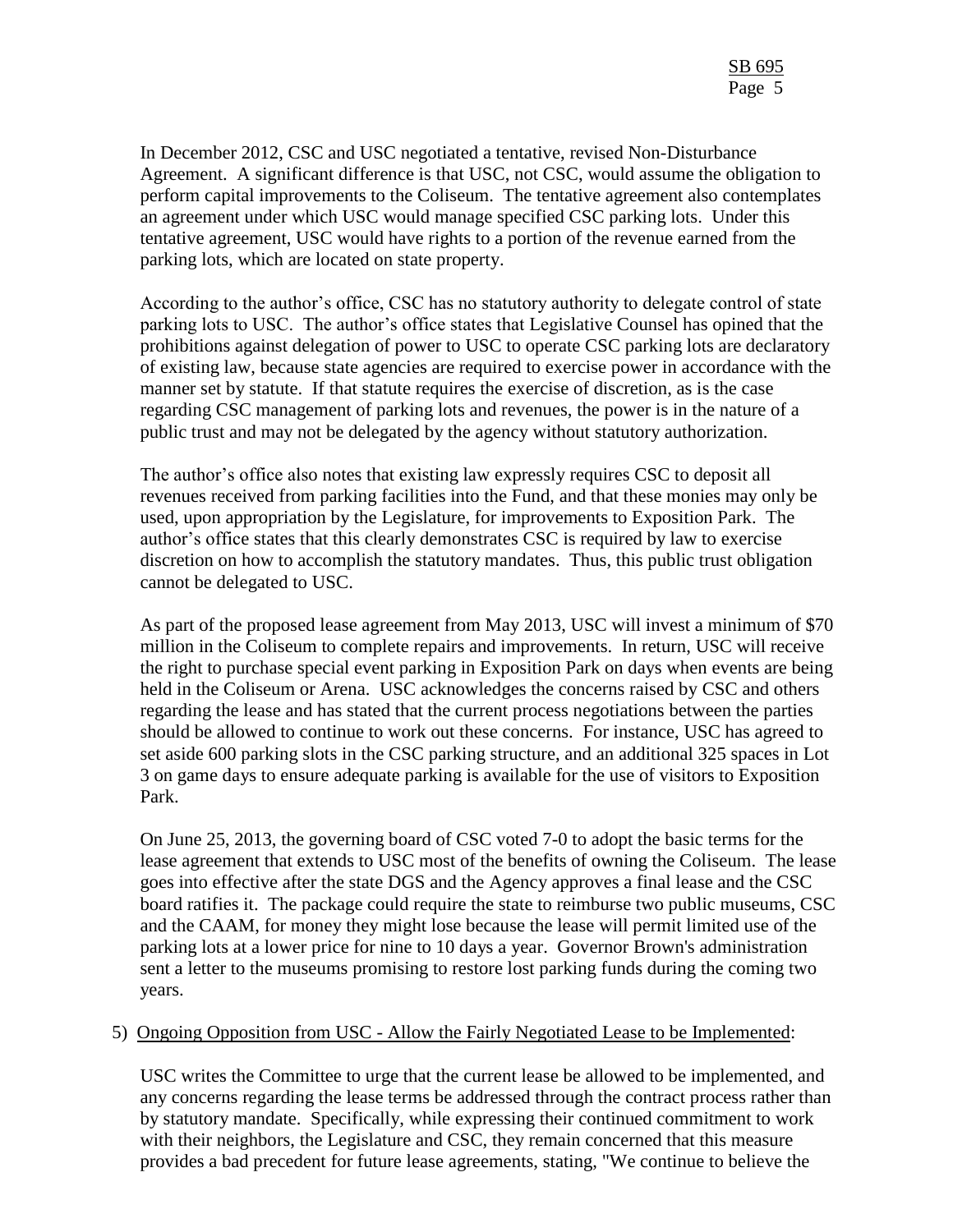legislation establishes an unnecessary precedent with respect to the design and administration of future state lease agreements." Of particular concern is Section 2 of the bill, which covers leaseholds of the Coliseum and Arena, along with the parking facilities.

USC believes that a reasonable deal has been reached that will benefit all parties involved, which does not in any way hurt the museums in Exposition Park as was earlier asserted. Instead, they claim it helps solve major financial problems that are looming over CSC, pointing out, "if the Commission breaches its existing sublease with USC, the State will be required to 'step into the responsibility of the Commission's shoes' and take over the Commission's responsibilities, including the responsibility to fund \$70 million of the Coliseum improvements as well as perform any other Coliseum obligations under the existing sublease. Without the agreement, it is likely the State would not receive the Commission's rent payments for the Coliseum and Arena. However under the new sublease terms, these rent payments would be deposited into the Fund which is used for park-wide needs such as landscaping and security, and is currently being used as financial support for the CAAM and CSC."

## 6) Prior and Related Legislation:

- a) AB 1019 (Buchanan) Chapter 137, Statutes of 2012, transferred jurisdiction over the CSC, including the CAAM, the Exposition Park, and the Exposition Park Manager, to the Agency.
- b) SB 1060 (Ridley-Thomas), of the 2007-08 Legislative Session, would have abolished the Commission and reorganized the administrative and management structure for Exposition Park in Los Angeles by creating an Exposition Park Authority consisting of eleven board members responsible for managing and operating all state-owned properties located in Exposition Park. Also, would have mandated that the board sell the parcel that the Arena occupies. SB 1060 was held in this committee.
- c) SB 1133 (Denham), of the 2007-08 Legislative Session, would have mandated the sale of the parcel of land that the Coliseum and the Arena occupy, including the state's share of the Arena structure, and abolish the Commission upon completion of that sale. SB 1133 failed passage on the Senate Floor.
- d) AB 1849 (De Vore), of the 2007-08 Legislative Session, was similar to SB 1133. AB 1849 failed passage in the Assembly Business and Professions Committee.
- e) AB 260 (Wright), of the 1999-2000 Legislative Session, would have established an Exposition Park Authority (Authority), consisting of five members, to manage Exposition Park and allow the Authority, with the approval of the State and Consumer Services Agency, to build, maintain, and operate a stadium, arena, pavilion or other sports facility. AB 260 died on Assembly Floor pending concurrence of Senate amendments.
- f) AB 3220 (Archie-Hudson), Chapter 841, Statutes of 1996, among other things, renamed the California Museum of Science and Industry as the CSC and specified that it is deemed to be a tax-exempt organization as an instrumentality of the state.

# REGISTERED SUPPORT / OPPOSITION: